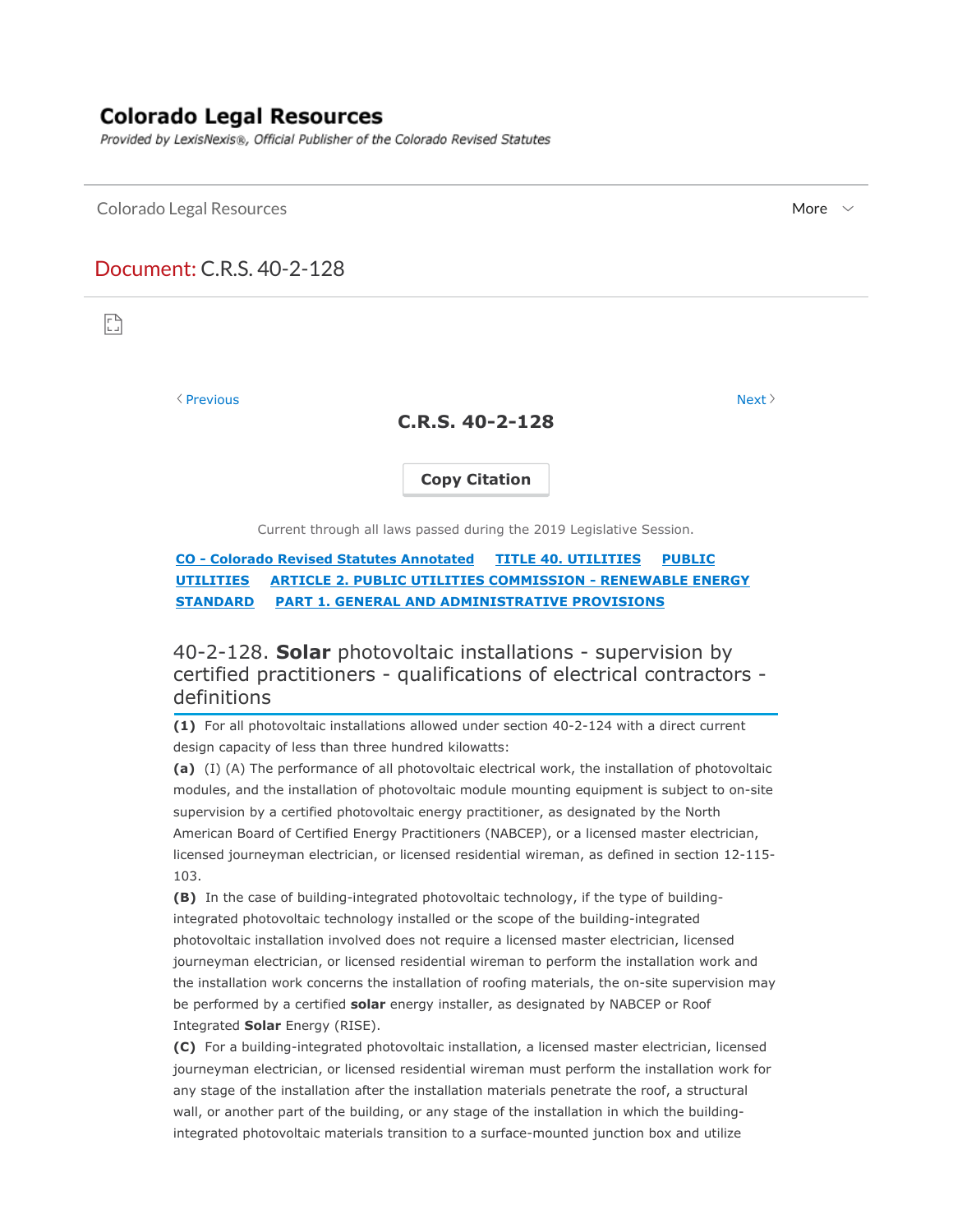types of conduit and building wire that are approved by the national electrical code, as defined in section 12-115-103 (8).

**(D)** By submitting an initial application for funding or an initial contract proposal, the applicant assumes responsibility for employing or contracting with one or more certified energy practitioners or licensed master electricians, licensed journeyman electricians, or licensed residential wiremen to supervise the installation and as necessary to maintain the three-to-one ratio required by subsection (1)(b) of this section, including during any off-site, preinstallation assembly. Payment of any incentives for the work shall not be approved until the applicant supplies the name and certification number of each certified energy practitioner or the license number of each master electrician, journeyman electrician, or residential wireman who actually provided on-site supervision or was present to maintain the three-toone ratio required by subsection (1)(d) of this section.

**(II)** Neither the commission nor the utility shall have responsibility for monitoring or enforcing compliance with this section. It shall be the responsibility of the applicant to obtain the information required by subparagraph (I) of this paragraph (a), and it shall be the responsibility of the qualifying retail utility to obtain from the applicant and retain, for at least one year after completion of the installation, copies of all documentation submitted by the applicant in connection with the installation.

**(b)** All work performed on the alternating-current side of the inverter will be performed by an electrical contractor who employs a licensed journeyman electrician or a licensed residential wireman who will perform the work. All electrical work that pertains to article 115 of title 12 will be performed by an electrical apprentice registered with the appropriate state regulatory agency, a licensed journeyman electrician, or a licensed residential wireman. The appropriate ratio of no less than one journeyman or residential wireman for every three electrical apprentices will be maintained.

**(c)** Repealed.

**(d)** On a system with a direct current design capacity of less than three hundred kilowatts:

**(I)** The ratio of the number of persons who are assisting with the work and who are neither licensed electricians nor registered electrical apprentices to the number of persons who are certified as provided in paragraph (a) of this subsection (1) shall never exceed three to one, and a person who is both licensed and certified shall not count double for purposes of measuring this ratio, during the following stages:

**(A)** The installation of photovoltaic modules;

**(B)** The installation of photovoltaic module mounting equipment; and

**(C)** Any photovoltaic electrical work; and

**(II)** There shall be, at all times, at least one on-site supervisor who is certified as provided in paragraph (a) of this subsection (1).

**(2)** As used in this section, unless the context otherwise requires:

**(a)**

**(I)** "Photovoltaic electrical work" means wiring, grounding, or repairing electrical apparatus and equipment in a photovoltaic distributed generation system.

**(II)** "Photovoltaic electrical work" includes the preinstallation assembly of photovoltaic modules to photovoltaic module mounting equipment for installation on-site.

**(III)** "Photovoltaic electrical work" does not include site preparation, trenching or excavating, hauling, or other work that is not specifically described in subparagraph (I) or (II) of this paragraph (a).

**(b)** "Photovoltaic module" means the module or panel that generates electricity through a photovoltaic process.